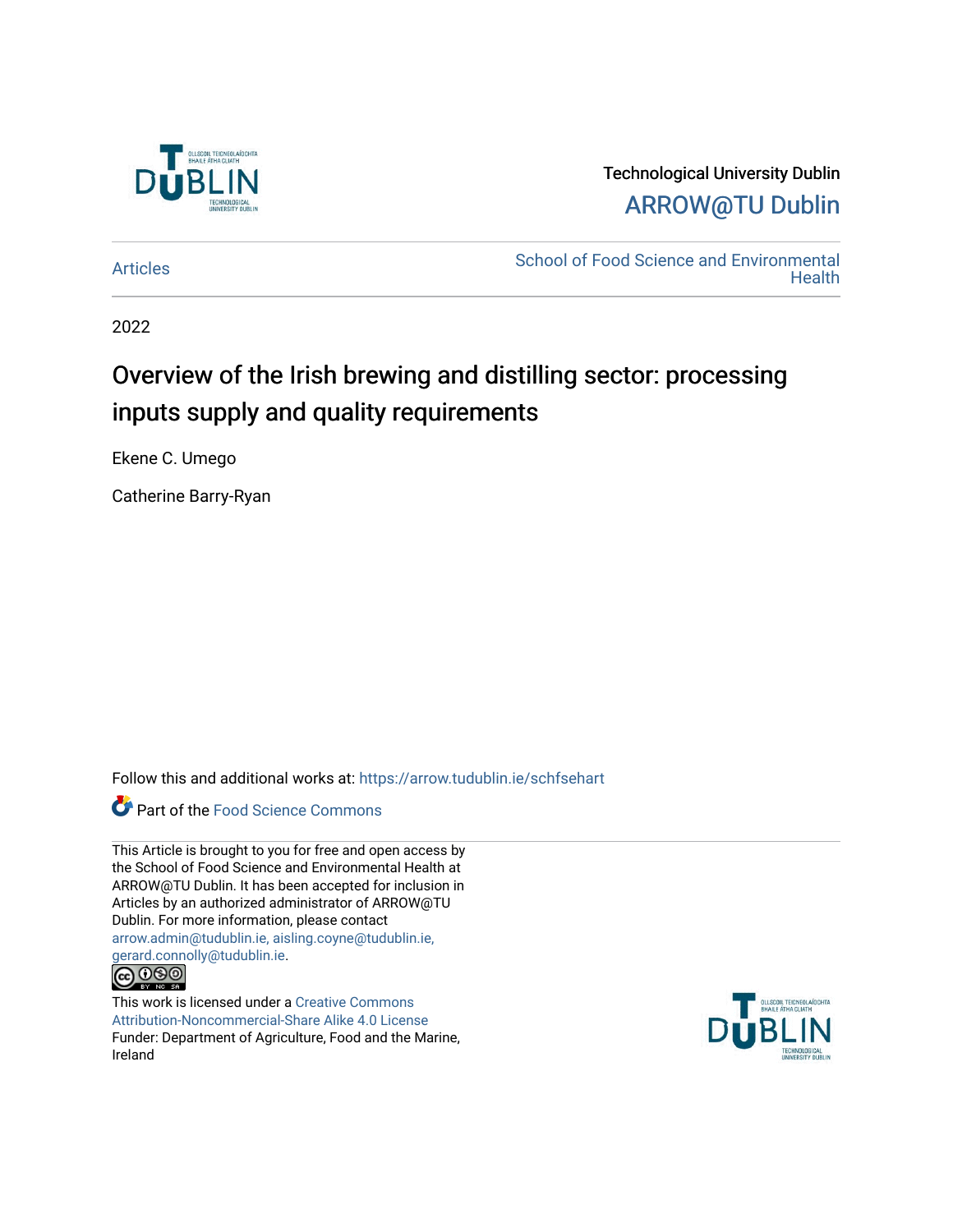E. C. Umego and C. Barry-Ryan

# **Overview of the Irish brewing and distilling** of the Versuchs- und Lehranstalt für Brauerei in Berlin (VLB) sector: processing inputs supply and quality **requirements**

**For any brewing and distilling establishment, the supply and quality of processing inputs is a major determinant in its production output. Accessibility and availability of brewing and distilling inputs drives productivity and quality of products. The Irish brewing and distilling sector have shown increased sales and production output, with a growth rate of 4 % between 2014 and 2019. The brewing industry in the republic of Ireland has seen a 22 % increase in the number of micro-breweries since 2014, and its total output now stands at 8.3 m hectolitres. The distilling industry witnessed an increase from four to thirty-eight in the number of distilleries between 2010 and 2020 with a local and global sales at 2.4 and 20 million nine litre cases, respectively. As a result of the continued growth of the Irish brewing and distilling sector, demand for different processing inputs has increased proportionately. For a sustainable production process, there is need for a steady supply of the right quantity and quality of the major inputs for brewing and distilling. Sustainable growth of the sector requires establishment of a strong base of processing inputs availability and their effective utilisation to minimise environmental impacts. This review, therefore, looks at the current state of the major processing inputs for brewing and distilling in Ireland, as well as their general characteristics and requirements.**

Descriptors: brewing, distilling, Ireland, processing inputs, sustainability

## **1 Introduction**

Processing inputs are key process inputs that have significant impact in a process output variable. They drive productivity and output and are highly significant in a product value chain. In brewing and distilling, these range from key raw materials like water, grains, yeast, and hop to energy and packaging inputs. The productivity and quality of beer and spirit products is facilitated by the nature and supply of these different inputs that goes into the manufacturing process. These processing inputs are critical to the overall performance of brewing and distilling unit operations, and will drive the output and quality of the resultant product(s) [1]. To achieve the best desired products in brewing and distilling especially with respect to quality of products, economy of the process, and minimal impact on the environment, it is important to make use of the best available inputs in the production process. Assessment of processing inputs assessment constitute real economic opportunities for improvements, and the specificity of brewing and distilling process requires some level of consistency in the development and acquisition of the different processing inputs. Therefore, it is

**https://doi.org/10.23763/BrSc21-19umego**

#### **Authors**

Ekene C. Umego, Catherine Barry-Ryan, School of Food Science and Environmental Health, Technological University Dublin, Ireland; Environmental Sustainability and Health Institute, Technological University Dublin, Ireland; corresponding author: Ekene.Umego@TUDublin.ie

essential that a great deal of effort is made to ensure a careful selection and management of these inputs in order to achieve an uninterrupted production and enhanced performance in operations.

The brewing and distilling sector of the Irish drinks industry have recorded tremendous growth over the years with average growth rate of 4 % per annum [2, 3]. Beer and spirits in the Irish drink market have a market share of 39 % and 22 % respectively. Presently, Ireland is the 7<sup>th</sup> largest exporter of beer in Europe and the 8<sup>th</sup> largest producer of spirits in Europe producing an average of 800 million litres of beer and 190 million bottles of spirits annually [2, 3]. Growth in output of the sector has been consistent since 2014 (Fig. 1, see page 10) and this can be attributed to increase in popularity of the Irish brands of beer and spirits, and a proportionate rise in the total number of breweries and distilleries in the sector. The Irish brewing industry witnessed a tremendous growth in the micro brewing sector, growing from 15 microbreweries in 2012 to up to 75 microbreweries in 2018. While in the distilling industry, total number of distilleries in Ireland grew from 4 distilleries in 2010 to 38 distilleries in 2020. The growth of beer and spirits production in the republic of Ireland, despite it being positive, has taken a toll on processing inputs requirements and utilisation by the sector. For example, grain is a major input for the Irish brewing and distilling sector, and it is estimated that the sector is supported by approximately 300,000 tonnes of grains annually, of which 220,000 is barley malt [4, 5]. In addition, there has been a proportionate increase in the importation of significant quantities of grains annually to match the demands of the sector. Importation of cereals for brewing and distilling grew at a linear rate of 64,000 tonnes annually from 2000 to 2018, reaching 1.6 m tonnes in 2017 [4]. The distilling industry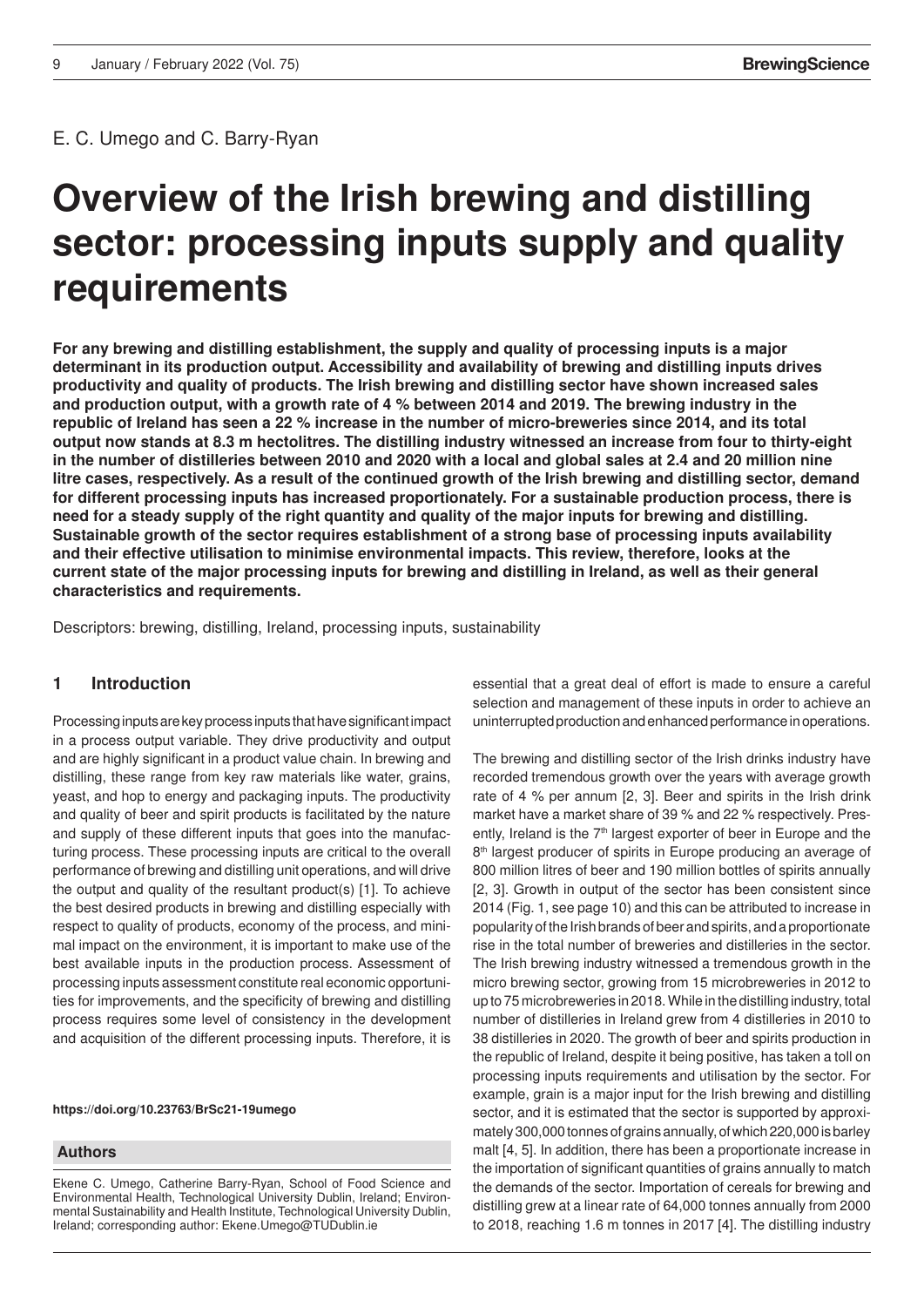

Beer (thousand hl) Spirits (million nine litre cases)



in Ireland uses approximately 115,000 tonnes of imported maize each year [4]. In the case of malt, Ireland's net export position which was about 40,000 tonnes annually during the early 2000s has dropped. At present, Ireland is now a net importer of malt as opposed to its net export position in the early 2000s.

As a result, one of the key issues facing the Irish brewing and distilling sector is the establishment of a strong base of producers providing inputs for the sector on a sustainable basis. For example, grain source and development are a key aspect of the drinks industry, and thus, there is the need for an organised approach to increase the output and range of the tillage sector to meet the growing demands of the brewing and distilling sector in Ireland. Many experts have argued that apart from a sustainable business environment, sustainable production is also needed to ensure a continued growth of the brewing and distilling sector in Ireland [4–7]. However, for this to be possible, there is a need to first understand the processing inputs requirements and utilisation of the sector. This review therefore focuses on processing inputs requirements and utilisation in the Irish brewing and distilling sector.

# **2 The Irish brewing and distilling sector**

### **2.1 Economic performance of the sector**

In the last decade, investments in the Irish brewing and distilling sector have witnessed substantial growth rates and this can be attributed to expansions and growth in the number of Irish whiskey distilleries and microbreweries establishments. The brewing and distilling sector (spirits, beer, and cider) in Ireland accounts for 75 % of the country's total drinks exports in over 125 markets worldwide [7]. The alcoholic drinks exports in Ireland have created its own niche in the drink industry and with its high value and branded products, it is seldom affected by common changes in global commodity markets. Value of spirits exports in Ireland has also continued to increase, with the US and the UK as top export destinations. Export value for beer in Ireland was € 305 million in 2019 and € 254 million in 2020 while that of spirits was  $\in$  1.17 billion in 2019 and  $\in$  0.99 billion in 2020. Table 1 gives a breakdown of production share for the different beer types and spirit products produced in the republic of Ireland. From table 1, stout remains Ireland's favourite beer type with a production share of 66.5 % in 2020, and vodka is Ireland's most popular spirit category with a production share of 31.59 % in 2020 followed by whiskey and gin with values of 26.27 % and 14.05 %, respectively [2, 3]. Specifically, the Irish whiskey industry has witnessed a phenomenal growth in recent years and has been tagged as the world's fastest-growing spirits category in the past decade. This is seen in its increased sales of under 5 million cases in 2010 to 12 million cases in 2020 with an annual growth rate of 9.1 % [3]. The current performance of the brewing and distilling sector in Ireland presents a huge

prospect for the supply chain and an opportunity to re-evaluate the processing inputs use and supply.

## **2.2 Impact of Brexit on Irish grain imports and alcohol exports**

An enormous proportion of barley and wheat imports in the republic of Ireland come from the UK, while grains like maize most of the time travel via the UK prior to its delivery in Ireland. In the export of Irish beer and spirits, the UK is the major market for the export of Irish beer and ciders. According to data from the Central Statistics Office, 71 % of all beer and 85 % of all cider exported in the republic of Ireland in 2017 went to the UK [8, 9]. In addition to grain imports and drinks exports, an estimated 130 million glass bottles are imported from the UK to the republic of Ireland annu-

**Table 1 Production share for beer and spirits products in Ireland**

|                         | Ratio (%)<br>2018 | 2019  | 2020  |
|-------------------------|-------------------|-------|-------|
| Beer type               |                   |       |       |
| <b>Stout</b>            | 63.1              | 64.3  | 66.5  |
| Lager                   | 30.7              | 29.8  | 28.0  |
| Ale                     | 6.2               | 5.9   | 5.5   |
| <b>Spirits products</b> |                   |       |       |
| Vodka                   | 33.71             | 33.74 | 31.59 |
| Irish whiskey           | 25.08             | 25.19 | 26.27 |
| Gin                     | 13.88             | 14.44 | 14.05 |
| Rum                     | 7.27              | 7.36  | 7.42  |
| <b>Brandy</b>           | 5.10              | 4.99  | 4.79  |
| Other liqueurs          | 4.84              | 4.85  | 5.16  |
| Irish cream liqueur     | 4.09              | 3.81  | 5.03  |
| US whiskey              | 3.14              | 2.99  | 3.09  |
| Scotch whisky           | 2.21              | 1.91  | 2.09  |
| Tequila                 | 0.69              | 0.73  | 0.51  |
| $\sim$<br>$\mathbf{r}$  |                   |       |       |

Based on Drinks Ireland [2, 3]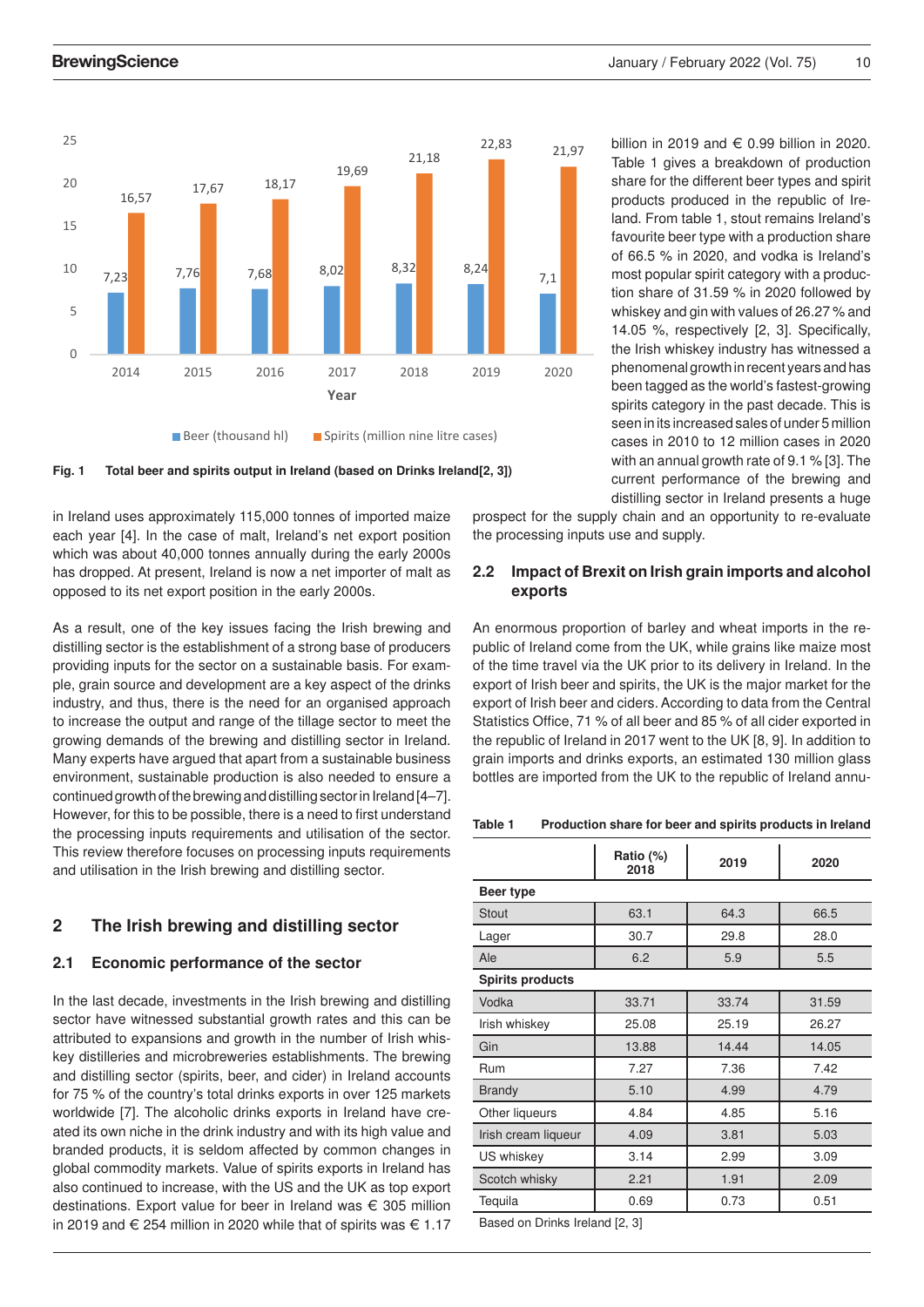ally [8, 9]. Furthermore, the Irish drink sector activities across the republic of Ireland-UK border includes an annual movement of over 23,000 trucks of which at least 5,000 of these are alcohol-tanker movements [8, 9]. The EU Single Market has been instrumental to the ease of these trade and movements across republic of Ireland and the UK because of the free movement of goods and services, and a common set of standards, rules and specifications for goods and services. The EU Single Market has also helped to facilitate cross-border supply chains and trade between republic of Ireland and the UK, and between Northern Ireland and the rest of the EU. However, the withdrawal of the UK from the European Union (Brexit) has hugely impacted on this EU Single Market affecting both grain imports and drink exports from and to the UK, respectively. With a limited or a no-deal Brexit, the Irish drink industry is faced with inevitable changes in grain imports from the UK as well as the exports of its finished products to the UK. It has been reported that trade volumes between republic of Ireland and the UK have fallen significantly post-Brexit compared to same periods before Brexit, and this has been attributed majorly to changes in custom requirements following Brexit. In general, the Central Statistics Office [10], reported a fall of 65 % of imports from the UK in January 2021 compared to the previous year prior to Brexit. Also, comparing same periods for pre- and post-Brexit, exports from the republic of Ireland to the UK decreased by 20 % [10]. More specifically, the perceived implication of Brexit on grain imports within the republic of Ireland is a more stringent requirements in the imports (including tariffs, customs checks and up-front VAT payments), and this may consequently reduce grain availability for its drinks industry and increase demand for domestic grains. While this may not be good news for the Irish drink industry, it is an opportunity to boost productivity and output of the tillage sector to reduce the reliance on imported grains to some extent. More impacted by Brexit in the last one year is the export of Irish drinks to the UK. While the US remains the major export market for Irish whiskey, large proportions of Irish beer and cider are being exported to UK annually. The Irish Food Board reported that Irish alcohol exports to the UK in 2020 reduced by 12 % compared to 2019 [11]. But it is difficult to say how much Brexit played in this drop

as there is also the implication of the closure of the on-trade globally because of COVID-19 pandemic. However, the Irish Food Board in their report noted that the value of the exports (alcohol) is 12 % higher than it was in 2016 before Brexit. While the dynamics and challenges of Brexit for the drink industry in the republic of Ireland continue to unfold, there is no doubt that it has impacted the drink sector. At present, it is difficult to measure or estimate how far Brexit has affected grain imports and alcohol exports in Ireland because of other factors and changes that has taken place in the last one year including COVID-19 pandemic, US tariffs and Brexit stockpiling. However, soon, the exact impact of Brexit on grain imports and alcohol exports might be easier to estimate, and these will no doubt Fig. 2 require changes or adjustments in production patterns and market segments for the industry.

# 3 Processing inputs for the brewing and distill**ing sector**

#### **3.1 Barley**

Barley, in its malted form is a basic raw material for brewing and distilling. It provides the primary source of fermentable sugars for yeast metabolism in beer and spirits production [12]. This makes malted barley to be of more significance in brewing and distilling than the whole barley grain. Barley malt utilisation for brewing and distilling can be divided into three groups based on the forms in which they are used. These include: (i) pure barley malt brewing, (ii) barley malt for adjunct brewing, (iii) distilling barley malt. Each of these uses of barley malt has distinct requirements. Pure malt brewing requires malts with high extract values, high enzymatic activity, and good modification characteristics [13]. For adjunct brewing where another source of fermentable substrate is utilised in the brewing process, barley malt with high starch digestibility, high diastatic activity, and appropriate level of malt extract is desirable. For distilling malt, the primary requirement is the ability to synthesise high levels of fermentable sugars to maximise spirit production [14]. Hence, distilling malt should have high enzyme activity.

#### *3.1.1 Barley in Ireland*

In Ireland, barley is the highest cultivated tillage crop [15], providing valuable input for brewing and distilling in Ireland. The Irish brewing and distilling sector utilise an estimated 250,000 tonnes of barley annually [4] supplying only 40 % of the demands of the distilling industry. Irish distillers make use of about 65,000 – 70,000 tonnes of barley each year, and this number is expected to double in ten years [6]. As a result of the increase in number of breweries and distilleries, the import dependence of the sector has increased across the major grain inputs required for their



**Fig. 2 Barley production and imports in Ireland (based on FAOSTAT[26])**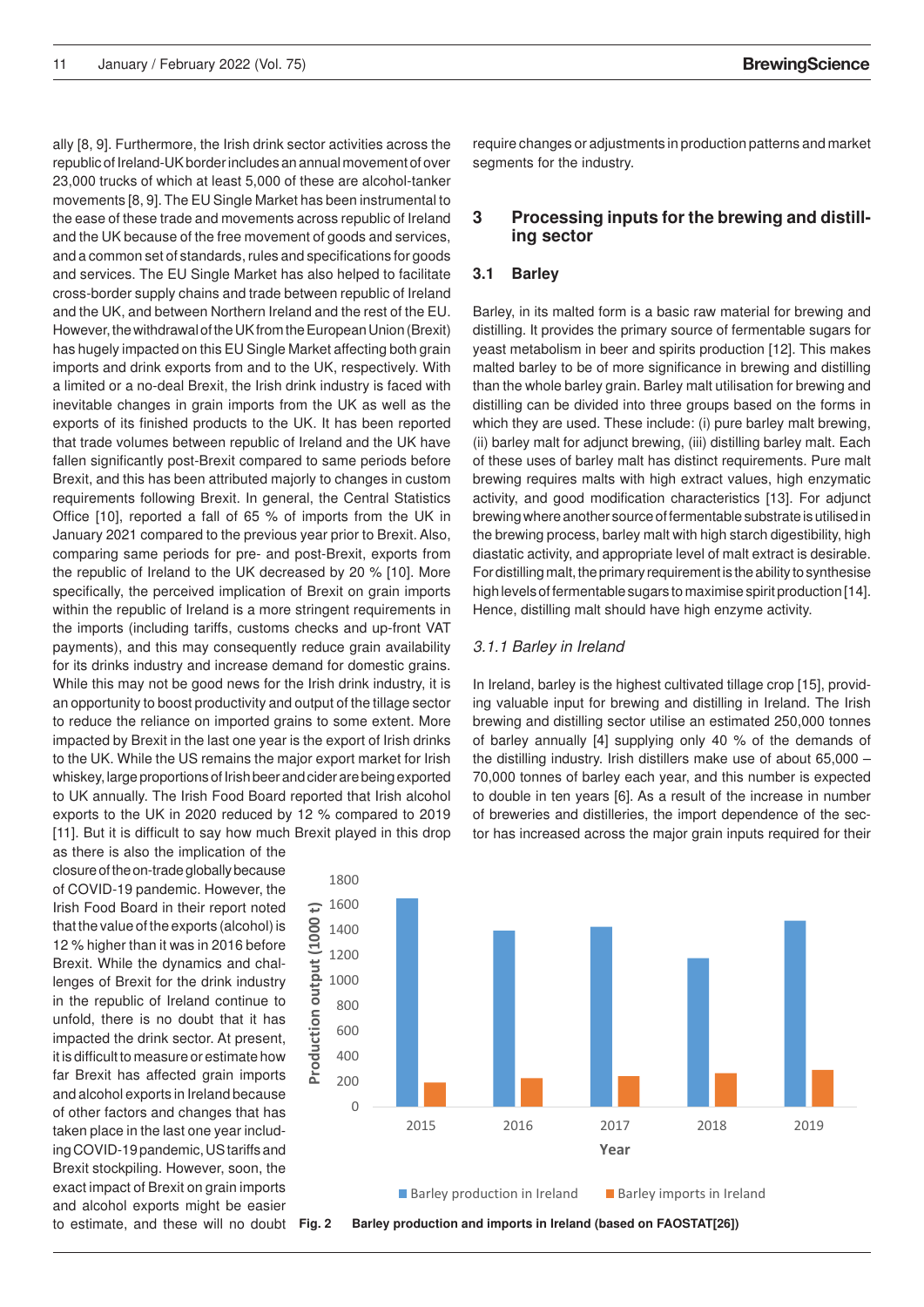constant in the last five years (Fig. 2), and this period corresponds to the time the country began to witness growth in the total number activities – Ireland has an average annual barley production of 1.5 million tonnes which has not been very consistent over the years (Fig. 2). However, increase in beer barley imports has remained of microbreweries and distilleries. This suggests that the rate of increase in Ireland's barley production is not enough to meet the growing demands of the brewing and distilling sector hence the increase in quantities of imported beer barley. This has reduced Ireland's self-sufficiency in locally produced cereals to 88 % [4]. With increase in market and export value for Irish beer and spirits, demand of barley for brewing and distilling continues to increase. The Irish drinks industry needs a strong base supply of barley and research could help address this by looking into ways barley growers can meet the specific requirements for malted barley or look at alternative grain resources for brewing and distilling.

A report by Teagasc [15] enumerated the typical traits of barley for brewing and distilling in Ireland. For brewing barley, these include: a good balance of grain starch and protein contents (protein: 8.8 – 10.8 %; sugar extracts: > 81 % dry matter; free amino nitrogen: > 210 mg/L), good potential for enzymatic protein and sugar degradation, high extract level, ability to produce small nitrogen compounds for the yeasts, plump kernels for synthesis of more starch, even kernel sizes for a more homogenous malting, and a strong husk to help improve the efficiency of the brewing process. In addition to all these, it is necessary for brewing malt to have a good level of cytolysis or cytolytic modification (disruption of the cell walls by cytolytic enzymes to make the starches more accessible and more fermentable), which is one of the aims of barley breeding programs. For distilling, the barley requirements are relatively different from that for brewing. Unlike brewing, distilling operations aim for very high extract levels with little interest in the flavours driven by malt. As a result, typical distilling barley should have a relatively low protein content  $(8.5 - 9.3 \%)$  compared to the sugar levels with no glycosidic nitrile. Large and uniformly sized kernels are preferred for increased sugar production and a homogenous malting process respectively, and the production spirit yield should be greater than 410 litres of alcohol per tonne of malt [15].

## *3.1.2 Barley breeding programs in Ireland*

Breeding programs in agriculture is one of the key drivers to boosting productivity and profitability of agricultural produce [16, 17]. Yield, productivity, disease resistance and other quality parameters of crops have been improved via targeted breeding programs [16, 17]. The need for Irish tillage farmers to grow barley grains that meet specific requirements of the brewing and distilling sector is paramount and requires knowledge of the distinct specifications from the sector. In Ireland, there are ongoing efforts to ensure that the tillage sector continues to deliver high quality grains for brewing and distilling. A great deal of research by different stakeholders across the tillage and drinks industry goes into making available recent and accurate data to growers to enable them exploit growing conditions and maximise output. Teagasc is making a great deal of effort in that regard via its breeding programmes aimed at delivering more brewing and distilling barley within specification and publication of the Annual Spring Barley Guide to bring awareness to tillage farmers on optimal barley growth and output [15–17].

There is also the joint malting barley development programme also by Teagasc which is aimed at development of barley with more brewing and distilling specification, trialling of winter barley to offer growers more cropping options for malting barley and increasing profitability through effective soil nutrient management plan [18]. The trials for winter barley varieties Pixel and Craft (which is already gaining interest in Ireland), examine the agronomic performance and malting quality of winter barley under Irish conditions. Another example of an initiative to boost barley production for brewing and distilling in Ireland is the malting barley variety committee which is made up of stakeholders across the tillage and drinks industry with a key objective of developing higher value varieties of barley suitable for malting.

In addition to these breeding programs, the Irish brewing and distilling sector more specifically is also making efforts for barley sustainability across the sector. Irish malt distillers pride themselves in the utilisation of Irish barley and have committed to reversing the loss of area planted under Irish spring barley and under tillage generally in its climate action goals [19]. There is also the Sustainable Green Spring Barley Scheme by Irish Distillers in collaboration with Irish Farmers Association. The scheme's objective is to support and encourage long-term viability of the spring barley sector in Ireland by rewarding farmers delivering environmental sustainability initiatives on their farms [19]. The scheme also targets to deliver sustainability requirements for spring barley, facilitate on-farm biodiversity and help farmers attain their sustainability initiatives.

## **3.2 Yeast**

## *3.2.1 Brewing yeast*

In brewing, the most significant change in the whole fermentation process and wort development into beer is brought about by the action and activities of yeast cells. Brewers select yeast to be used for brewing based on the specific character of each beer type (lager, ale, or stout) mostly using different strains for each type. For example, lager beer production uses a different strain from ale beer production, and there are differences between these strains [20]. The ideal key characteristics brewers look out for when selecting brewing yeast include: (i) ability of the yeast to synthesise alcohol and other desirable flavour compounds, (ii) ability of the yeast to reach the desired degree of fermentation (attenuation), (iii) ability to be consistent in its flavour profile production, (iv) ability for the yeast to complete the fermentation process within the set time, (v) ability to retain viability and genetic stability during fermentation and storage, and (vi) ability to ferment the sugars present in the wort and reproduce appropriately [20, 21].

## *3.2.2 Distilling yeast*

Proper yeast selection just like in brewing is equally important in distilling. Before now, minimal attention was paid to the selection of distilling yeast. It was common to find most distillers using the same yeast strain as brewing yeast for whiskey fermentation. However, nowadays, special strains of yeast have been developed specifically for distilling. The distilling yeast strains are made to tolerate high alcohol contents and a broader range of substrates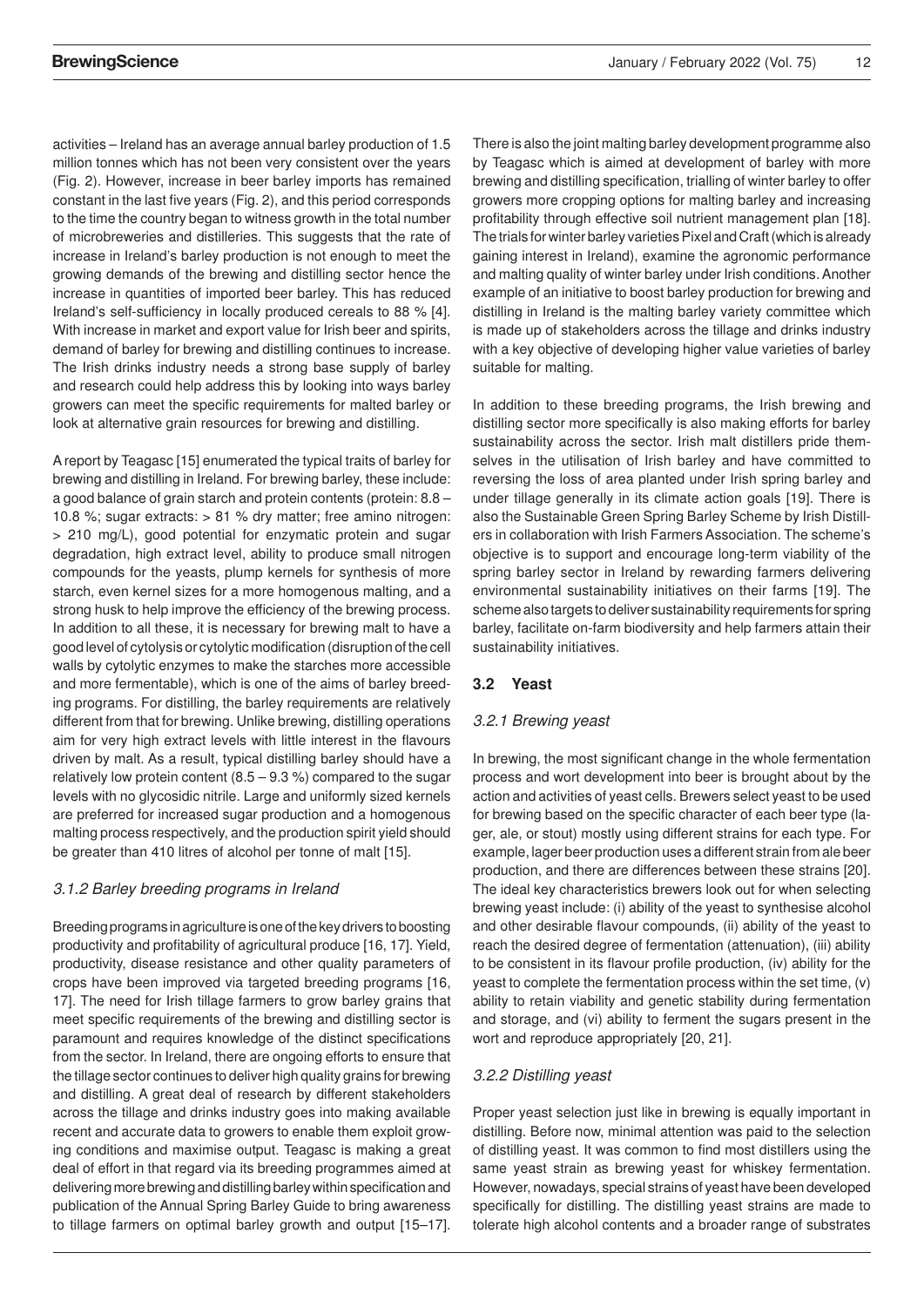than brewing yeast strains [20]. These strains of yeast for distilling possess a unique genetic make-up that allow them to utilise a broader range of substrates and they also have better fermentation tolerance ability [22]. The desireable qualities for distilling yeast strains include production of high yields of alcohol, high tolerance for pH, temperature, sugars and osmotic pressure, good flocculation properties, and good viability during storage and before pitching [22]. Another key characteristic of distilling yeast is the strain's fermentation time lag (the growth phases) and formation of the right form of metabolites in the product [23]. Target theoretical alcohol yield for distilling yeasts strains is 90 % [22], and unlike in brewing, the yeasts used in distilling are not recycled. This is because the high alcohol requirement for distilling yeasts makes recycling a non-viable option. Also, some distilling regulations does not allow additional inputs such as enzymes during the distilling process. As such, the use of the right yeast strain suitable for the substrate being used is a key requirement in distilling.

#### *3.2.3 Yeast in Ireland*

In Ireland, commercial yeast production is not yet well established to service the brewing and distilling sector. This can be attributed to the absence of sugar processing industry in Ireland [24, 25], hence no molasses on which commercial yeast can be grown. Yeast propagation however, is gaining prominence across the brewing sector in Ireland. Some breweries in Ireland propagate their own yeast but not all breweries have the facility or capacity to do this. For those breweries and distilleries that do not propagate their own yeast, they all rely on imported yeasts for their wort fermentation and alcohol production. With the recorded growth of beer and spirits production in Ireland, the demand for yeast is expected to proliferate and therefore, it is necessary to provide new alternatives that can meet industry demands.

#### **3.3 Hop**

Hop is primarily used in brewing for flavour and aroma development. The world production of the hop stands at about 80,000 to 100,000 tonnes per annum. The US and Germany are the world's largest producers of hop with outputs of 50,820 and 48,500 tonnes respectively in 2019 [26]. In the EU there are about 2,600 farms growing hops with annual output of approximately 50,000 tonnes. This covers about 26,500 hectares which is sixty per cent of the total world land area used for hop cultivation [27]. Hops are grown commercially in 14 countries in the EU with Germany, Czech Republic, Poland, and Slovenia as the major producers. There are different hop varieties used in brewing and these are classified based on the level of α-acids and essential oils as either bittering hops or aroma hops [28]. The bittering hops are further classified as bittering hops, high α-variety or super high α-variety based on the level of the α-acid. While the aroma hops are further classified as aroma hops and fine aroma hops based on the level and characteristics of the hop oil [28]. According to Almaguer et al. [28], commonly traded bittering hop varieties across the world include Hallertauer Magnum, Hallertauer Taurus, Herkules, Galena, Nugget, Millennium and CTZ (Columbus, Tomahawk, Zeus). While Steinberg [28] listed Hallertauer Perle, Hallertauer Tradition, Spalter Select, Hallertauer Mittelfruh, Hersbruck Hersbrucker, Tettnang Tettnanger, Saaz and Cascade as commonly traded aroma hop varieties.

#### *3.3.1 Hop in Ireland*

because hop plant is not a native plant in Ireland. Now, a number of breweries in Ireland are attempting to grow their own hops just Historically, ale beer was produced in Ireland without hop addition to serve the hop needs of their breweries [29]. The first attempt at growing hops in Ireland started in the 1960s in a bid to provide Irish brewers sufficient indigenous raw materials for their craft [30]. Towards the tail end of 1990, hop growing in Ireland became less profitable as the macro breweries realised it was cheaper and profitable for them to import larger quantities of hops. As a result, at the start of the 21<sup>st</sup> century, farming of hops in Ireland was beginning to die down. However, with the boom of micro and craft brewing enterprises, growing hops is now on the increase in Ireland. This is mostly fuelled by the need to meet the demands of the brewing and distilling sector for local and sustainably sourced ingredients. There are now a few commercial hop growing companies in Ireland. One example of these is the Wicklow Wolf Hop Farm, which has been credited by Dublin Chamber of Commerce as the first farm in Ireland to grow their hops for commercial purposes. Hops used in Irish breweries are available as whole hops (the whole dried cone), hop pellets (dried hop cones that has been pelletised – reduced in size) or hop extract (pure resin extract containing the hop acids and essential oils) but most microbrewers in Ireland use hop pellets [29]. Therefore, there is a niche that still needs to be filled for commercial hop growing in Ireland and presents a potential venture. At present, the major hop growers in Ireland, Wicklow Wolf Black Perle Porter are growing six varieties – Cascade, Perle, Bramling Cross, Chinook, First Gold and Nugget. Andrew Douglas in 2016 started a hop-growing initiative in Ireland known as the Social Hops Project [30]. The Social Hops Project is a community hop-growing project which aims at showcasing the need for increased local production of hop in Ireland. The project encourages and supports local hop growers in Ireland by helping them build a social circle and providing a market for the hops as soon as they are harvested. Also, craft brewers are teaming up with one another to bear the cost of hop growing in order to create a supply of Irish hops [30].

#### **3.4 Water**

Water is a significant raw material for brewing and distilling, and a great deal of importance is attached to water supply and treatment especially in the citing of breweries and distilleries [31]. Historically, breweries and distilleries were cited in areas with access to good water supplies [32].

In brewing, water use usually ranges between four to seven litres of water to one litre of beer. Some breweries in a bid to become more efficient in their water use are now aiming for two to three litres of water to one litre of beer. According to *Perry* and *De Villiers* [33], the average water use in brewing operations is correlated to beer production capacity. In practice, macro breweries tend to utilise water more efficiently than the microbreweries. This is because of well-established water efficiency and water recovery/ reuse schemes in macro brewery facilities. Developments in water treatment processes have increased the scope of water supplies. These water treatment protocols aim to provide the required water quality for different unit operations in brewing.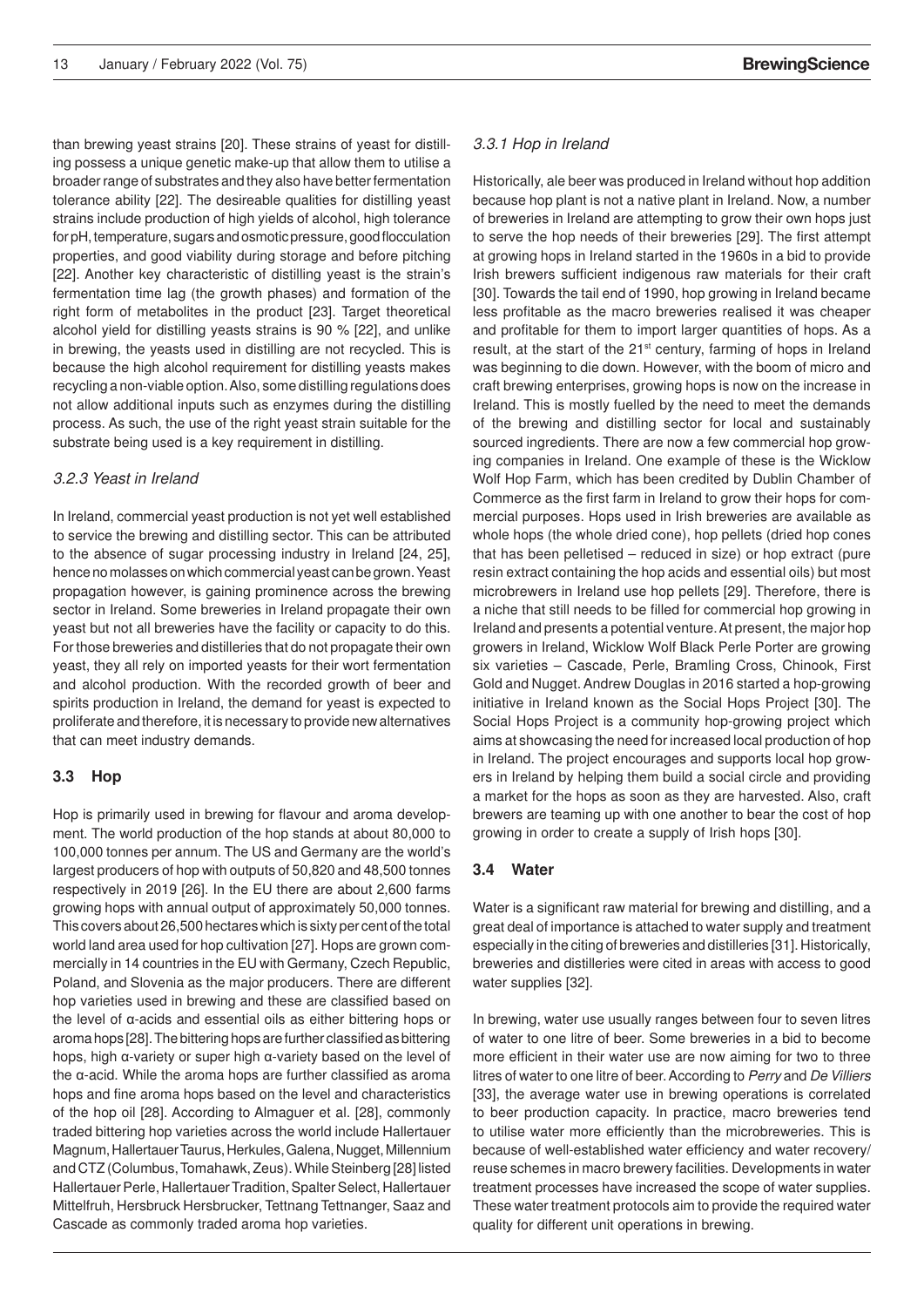mashing process requires water addition, while water is removed during wort distillation with another addition of water during matuof Doemens wba – Technikum GmbH in Graefelfing/Munich www.brauwissenschaft.de For distilleries, a major aspect of its operation is water distribution through the various processes which entails addition and removal of water at various points in the distilling process. For example, the ration. Water for distilling added before the distillation process do not have to meet the stringent water quality specifications under the European Council Directive 98/83/EC [34] provided the water is clean and will not interfere with the final product safety requirements. However, any water added to the distillate after the distillation process such as dilution water, must meet the drinking water requirements as contained in the European Council Directive [34]. In general, the water supply for distilling water should be clean, colourless, and free from contamination.

#### *3.4.1 Water use in the Irish brewing and distilling sector*

Water utilisation is a key aspect of sustainability in the Irish brewing and distilling sector. In brewing, the water to beer ratio is an indicator of environmental performance. The generally accepted water to beer ratio across the sector which shows a good environmental performance is 4.5:1 [35]. In Irish microbreweries, this is often less considered due to perceived low cost of water [29]. In larger breweries, however, the reverse is the case. A great deal of attention is given to water use and there are strategies in place to either reduce water use or reuse water. In the Irish microbrewing sector, water to beer ratio reportedly goes as high as 10:1, whereas in larger breweries, the ratio goes as low as 2.5:1 [29]. For the microbrewery sector in Ireland, monitoring of water use is very minimal compared to larger breweries. Most microbreweries rely on public mains input meters as opposed to well defined water metering systems in larger breweries. Many distilleries in Ireland are delivering innovations in water conservation which include utilisation of river and rainwater, integrated constructed wetlands to aide water conservation, and a closed loop sealing water system which can save tens of millions of litres of water annually [19, 36]. Distilleries in Ireland with Irish Water customer accounts reportedly use approximately 414,000 cubic meters of water annually [36].

#### **3.5 Packaging inputs**

Packaging plays a crucial role in product quality and delivery of beer and spirit products including protection and preservation roles for the products. The choice of primary packaging material for beer will depend not just on the suitability of the package for the product but also on marketability and consumer preference/expectations [37]. For example, in Europe, one-third of total beer consumption is draught beer, and In Ireland, this figure goes as high as 80 % [37]. As a result, kegging is a prominent beer packaging material including bottling and canning (which is becoming more prominent recently). Larger microbreweries in Ireland have their own kegging and bottling lines while the smaller microbreweries outsource this [29]. Only 30 and 50 litres are used in the Irish beer market, and renting of kegs is a common practice across the sector [29]. However, single-use one-way kegs are gradually replacing steel and aluminium kegs, and these are now widely used across the sector. The single-use one-way kegs are mostly made of recyclable polyethylene terephthalate and works like the traditional keg system using either carbon dioxide draught delivery system or a compressed flexible plastic bladder [38]. They are also pre-sanitised and ready-to-use by the breweries with no need for any CIP [39].

Another aspect of packaging that is gaining ground in the micro brewing franchise is canning. The use of cans for beer packaging is now becoming more prominent among microbreweries in Ireland. The Independent Craft Brewers of Ireland (ICBI) and the Irish Food Board reported that the number of microbreweries now producing canned beers in Ireland increased from 25 % in 2016 to 45 % in 2018, almost doubling in number within two years [40]. This can be attributed to the added benefits of can for beer packaging which includes longer shelf-life, enhanced product safety, lighter weight and a more sustainable packaging alternative. There is now a shift in trend from bottling, with canning driving the innovation in packaging for the microbrewery sector. More microbreweries now have a canning line and mostly use cans for their non-kegged products. For the macro breweries, canning is also becoming more popular than bottling because of sustainability issues.

In Irish distilling sector, hundreds of thousands of barrels are being utilised annually with purchases of over 61,000 timber pallets (vast majority purchased from Irish producers), importations of at least 270,000 whiskey barrels from the US, and a maturation capacity of approximately 3.1 million casks across the republic of Ireland [36]. Irish whiskey producers utilise different types of wooden barrels to mature and finish whiskey, and these range from barrels made from American or European Oak to barrels made from chestnut, cherry, acacia, and native Irish Oak. Barrels previously used for American whiskeys are the most common utilised in the sector [36]. The choice of barrel evidently has massive influences on flavour profile of Irish whiskey, and this is one area, Irish distilleries have focused on, in the last decade. The scope available to Irish distillers enable them to diversify the art of finishing whiskey in different barrels for distinct finishes. As a result, utilisation of barrels once used in wines, beer and rum maturation is a common practice across the sector [36].

## **3.6 Energy input**

Energy input is a major operating cost, and one of the most significant indicators of the environmental performance of breweries and distilleries [41]. The brewing and distilling process can be very energy intensive, and research suggests that energy is the most expensive operating cost in distilleries [42]. Microbreweries in Ireland use twice the energy utilised in macro breweries per unit of beer produced [29], and this can be attributed to the benefits of scale. The large breweries consume an average of 8 – 12 kWh of electrical energy and 150 MJ of thermal energy per hectolitre of beer while the microbreweries make use of about 20 – 25 kWh of electrical energy and 50 – 75 kWh (220 MJ) of thermal energy per hectolitre of beer [29]. In distilleries, electrical energy makes up 20 % of total energy consumption while thermal energy makes up 80 % of total energy consumption of which over 90 % of it (thermal energy) is utilised in steam generation used in the distillation process [42].

Irish brewers and distillers are beginning to understand the need and implication of energy conservation. Increasing energy costs in addition to existing and emerging global climate issues have all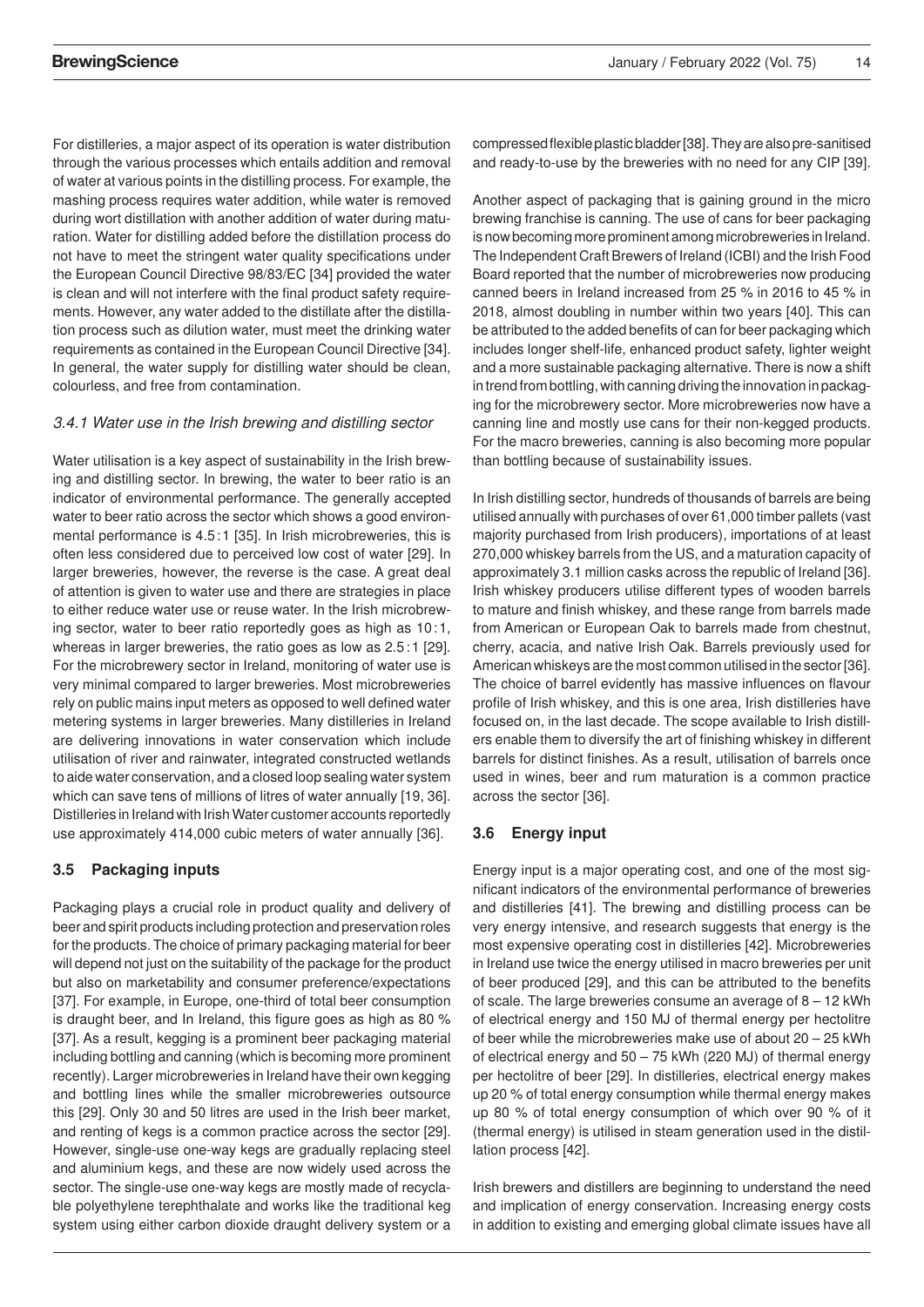added to the need for energy conservation in brewing and distilling facilities. Significant energy reduction has been listed by several Irish breweries and distilleries in their corporate sustainability statement as a key production target. More specifically, microbreweries are more aware of the need for energy conservation compared to the need for water management according to a survey by Environmental Protection Agency, Ireland. In general, the sector believes energy efficiency is a key factor in driving competitiveness and environmental sustainability.

## **4 Sustainability in the Irish brewing and distilling sector**

With increased consumer awareness about sustainable production, the Irish brewing and distilling sector has evidently embraced sustainability as a key business strategy [19], with a range of initiatives and developments across the sector. Some of these include minimisation and re-use of carbon dioxide gotten from alcohol fermentation, and implementation of segregation and recycling initiatives to achieve zero waste landfill [19]. The Irish Whiskey Association recently launched a new campaign to profile the sustainability credentials of the Irish whiskey industry with action points such as reducing water usage, supporting barley growth, using renewable energy sources and improving recycling efficiency. The sector in general continues to re-evaluate its mode of operation and raw materials source. Some breweries and distilleries in Ireland are now producing their own renewable energy sources which has seen a drop in the cost of renewable energy in Ireland [43].

Origin Green of the Irish Food Board has been at the fore front of sustainability for food and drinks in Ireland with a verified sustainability programme which breweries and distilleries in Ireland can key into. Under the Origin Green verified sustainability programme, food and beverage companies develop sustainability plans and identify targets in the areas of raw materials, unit operations efficiency, biodiversity measures and social responsibility [44]. This approach offers a form of assistance to breweries and distilleries to identify resource efficiency measures in their operations.

Microbreweries in Ireland are becoming increasingly interested in operating more efficiently and sustainably. In a report by EPA [29], it listed the approaches being used by microbreweries in Ireland to operate more efficiently and sustainably. These include utilisation of indigenous grains, water and heat recovery systems, automated cooling systems and heating elements, energy efficient lighting, energy audit and use of sustainable packaging materials.

## **5 Conclusion**

With the growth of the Irish brewing and distilling sector, sustainable assessment and utilisation of the different processing inputs will translate to sustainable growth of the sector. This includes but not limited to a consistent supply of the right quantity and quality of the different processing inputs and improving efficiency of the unit operations. Sustainability measures for these different inputs is one of the key goals of the sector as evident from the different sustainability initiatives by the sector. While the sector is already

only have an economic advantage for the sector but also, it will safeguard the demands and requirements of the sector especially making advances on sustainable production, innovations and new initiatives must keep coming and at the same time be disseminated accordingly for the benefit of the wider value chain. This will not as it affects product quality and market demands.

#### **Author contributions**

Ekene C. Umego: PhD Candidate. Writing – original draft.

Catherine Barry-Ryan: Funding acquisition, supervision of PhD, writing – review and editing of manuscript.

#### **Acknowledgement**

This study was funded by Department of Agriculture, Food and the Marine, Ireland

## **Conflict of interest**

The authors declare that there are no conflicts of interest.

## **6 References**

- 1. Akindipe, O.: The Role of Raw Material Management in Production Operations, International Journal of Managing Value and Supply Chains, **5** (2014), no. 3, pp. 37-44.
- 2. Drinks Ireland: Irish beer market report 2020, Irish Business and Employers Confederation, 2021.
- 3. Drinks Ireland: Irish spirits market report 2020, Irish Business and Employers Confederation, 2021.
- 4. Wallace, M.: Economic impact assessment of the tillage sector in Ireland, 2020.
- 5. Foley, A.: Building a sustainable drinks and hospitality sector. Drinks Industry Group of Ireland (DIGI), 2019.
- 6. Irish Whiskey Association: Vision for Irish whiskey A strategy to underpin the sustainable growth of the sector in Ireland, 2015.
- 7. Irish Food Board: Export performance and Prospects 2019 2020 Irish food, drink and horticulture, 2020.
- 8. Drinks Ireland: Brexit and the Irish drinks industry. Priorities for the future relationship, Irish Business and Employers Confederation, 2018.
- 9. Drinks Ireland: Submission to the Joint Committee on Agriculture, Food and the Marine – The impact of Brexit on agriculture, food and fisheries, Irish Business and Employers Confederation, 2018.
- 10. Healy, A.: Import and export data shows the clear impact of Brexit on trade., Irish Examiner, 2021.
- 11. Irish Food Board: Export performance and prospects 2020/2021, Bord Bia, 2021.
- 12. Herb, D.; Filichkin, T.; Fisk, S.; Helgerson, L.; Hayes, P.; Meints, B.; Jennings, R.; Monsour, R.; Tynan, S.; Vinkemeier, K.; Romagosa, I.; Moscou, M.; Carey, D.; Thiel, R.; Cistue, L.; Martens, C. and Thomas, W.: Effects of Barley (*Hordeum Vulgare* L.) Variety and Growing Environment on Beer Flavor, Journal of the American Society of Brewing Chemists, **75** (2017), no. 4, pp. 345-353.
- 13. Deme, G.D.; Asfaw, B.T. and Gari, M.T.: Evaluation of Malting Potential of Different Barley Varieties, Journal of Water Pollution & Purification Research, **6** (2020), no. 3, pp. 24-35.